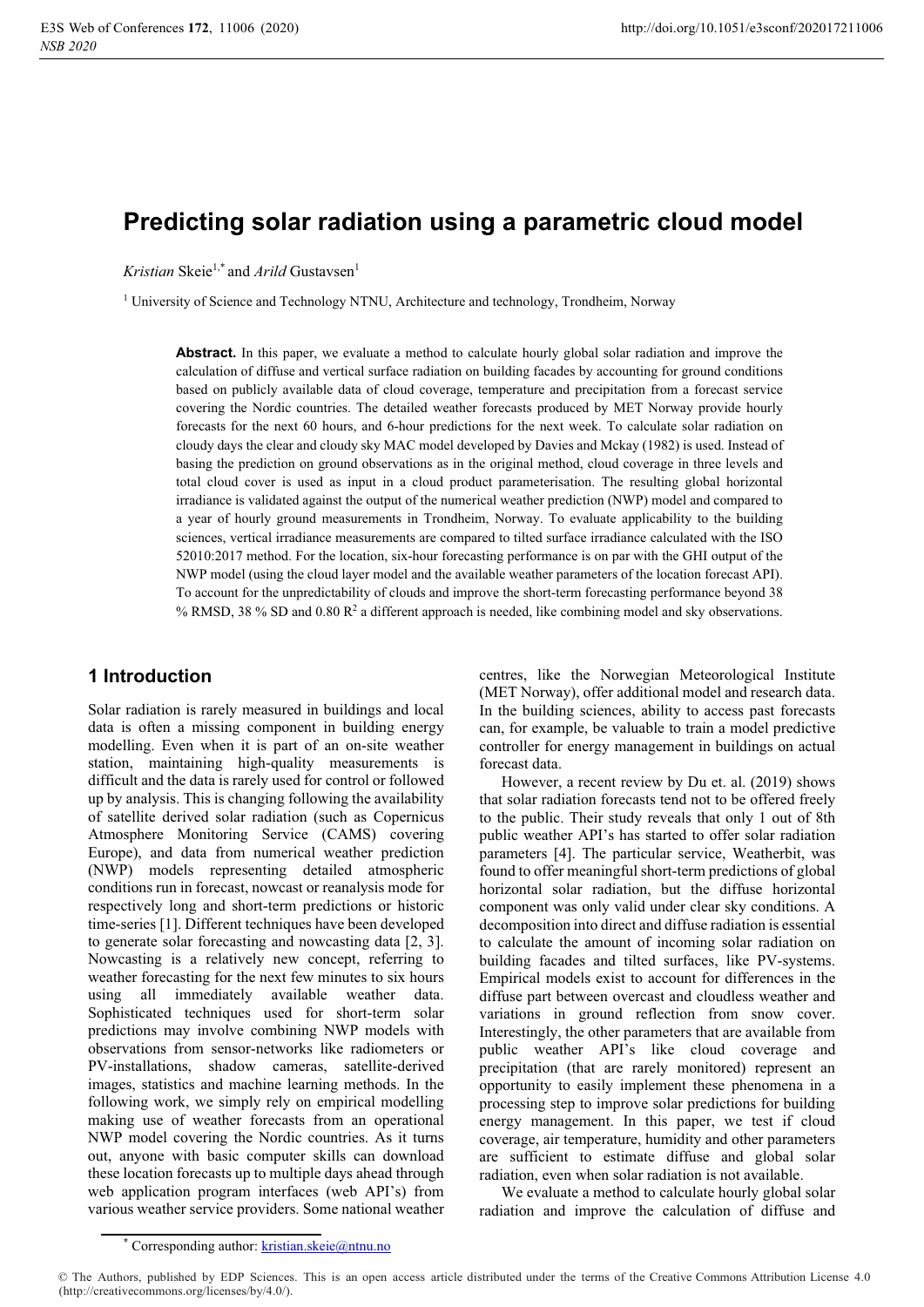vertical surface radiation by accounting for ground reflection based on publicly available data of cloud coverage, temperature and precipitation from a location forecast product covering the Nordic countries (api.met.no). The weather forecasts on yr.no, delivered by MET Norway and NRK, present the same parameters.

The detailed weather forecasts produced by MET Norway provide hourly forecasts for the next 60 hours and 6-hour predictions for the next week. To calculate solar radiation on cloudy days the cloudy sky MAC model developed by Davies and McKay (1982) is used [5]. Instead of basing the prediction on ground observations as in the original method, cloud coverage in three levels and total cloud cover is utilized as input in a model product parameterisation. The resulting global horizontal irradiance is validated against the native output of the NWP model and compared to a year of hourly ground measurements in Trondheim, Norway. To evaluate the applicability to the building sciences, vertical irradiance measurements are compared by calculating tilted surface irradiance with the Perez sky model (ISO 52010:2017) [6]. In an intermediate step, the Engerer diffuse separation model is utilized [7]. Furthermore, to investigate the influence of reflections, an albedo calculation method is also evaluated using additional parameters provided by the forecast; precipitation (to estimate snow cover) and temperature (to account for melting) as input [8].

#### **1.1 Irradiance in forecasts covering Scandinavia**

The location forecast of MET Norway is a public weather API with parameters listed in Table 1. Cloud cover in multiple levels and a number of other parameters are available, but solar irradiance is not included. A possible explanation found in literature is that up until recently "this data was not provided as model output because they were deemed unimportant relative to temperature, wind, humidity, and cloud cover" [2]. Acknowledging interest in solar forecasts from electricity operators faced by the intermittency of renewable energy sources, the Swedish Meteorological and Hydrological Institute (SMHI) compared the performance of two NWP systems that cover Scandinavia [12]. The two models are:

• The global Integrated Forecast System (IFS) of the European Centre for Medium-Range Weather Forecasts (ECMWF). The two models High Resolution forecast – "HRES" (Deterministic) and Ensemble forecast – "ENS" are evaluated, with a grid resolution of about 9 km and 18 km, respectively.

• The MetCoOp Ensemble Prediction System (MEPS) run by the meteorological services of Sweden, Norway and Finland. The grid spacing of MEPS is 2.5 km and 65 atmospheric levels are covering the Nordic region (higher horizontal resolution but less vertical levels than the IFS model of 137 and 91 levels for HRES and ENS).

The main differences between the involved models are horizontal and vertical resolution, number of ensemble members and perturbation technique of the ensemble members. Shortwave radiation is parametrized the same way in both NWP models based on the Morcrette radiation scheme "McRad" [13, 14]. In July 2017, a new

model, ecRad was made operational in ECMWF's integrated forecasting system, it improves on the McRad model in the treatment of clouds and optical gas properties [15]. However, during the analysis period of the SMHI study, the old McRad scheme was still operational. The results display the applicability of NWP models by showing a good fit to the distribution of global and direct horizontal irradiance with better performance from MEPS ensemble mean, and secondly the MEPS control member.

**Table 1.** Current parameters available in location forecast 1.9 and parameters announced in version 2.0 (in parenthesis).

| <b>Available parameters</b> | api.met.no |
|-----------------------------|------------|
| air pressure at sea level   |            |
| weather symbol              |            |
| precipitation amount        |            |
| air temperature             |            |
| wind from direction         |            |
| wind speed                  |            |
| wind speed of gust          |            |
| relative humidity           |            |
| cloud area fraction         |            |
| fog area fraction           |            |
| cloud area fraction low     |            |
| cloud area fraction medium  |            |
| cloud area fraction high    |            |
| dew point temperature       |            |
| solar irradiance            |            |
| uv-index clear sky max      |            |

The results were significant, as previous studies cited in the Swedish paper found that regional NWP models do not necessarily perform better than coarser models. The premise is that coarser models will represent smoother cloud cover that better agree with the observations. In detailed models (grid size<10 km), wrongly placed clouds may be counted twice, first where it is missing and later when it appears. It is suggested that the unpredictability of clouds can be improved by using the ensemble prediction system which is available for both IFS and MEPS. Another common approach to evaluate location forecasts from high resolution models, is to average the global horizontal radiation from all nearby model grid points within a distance to the location. In the post processed forecasts of MET Norway, the cloud area fractions are the median value of a neighbouring 37.5 x 37.5 km grid. This is one of the techniques outlined by Larson (2013) who describe the challenges of modelling solar radiation with NWP in [37].

Forecasting for the next minutes to 6 hours is pursued with different approaches. One is based on observations and the other on the use of NWP models, in combination with postprocessing techniques such as downscaling and the assimilation of ground-based or remote-sensing in situ measurements. How much value post processing can add depends on the weather variable. In the case of wind and temperature, bias-correction and persistence may be used extensively on the assumption that short-term projections will be similar to present conditions. The situation is more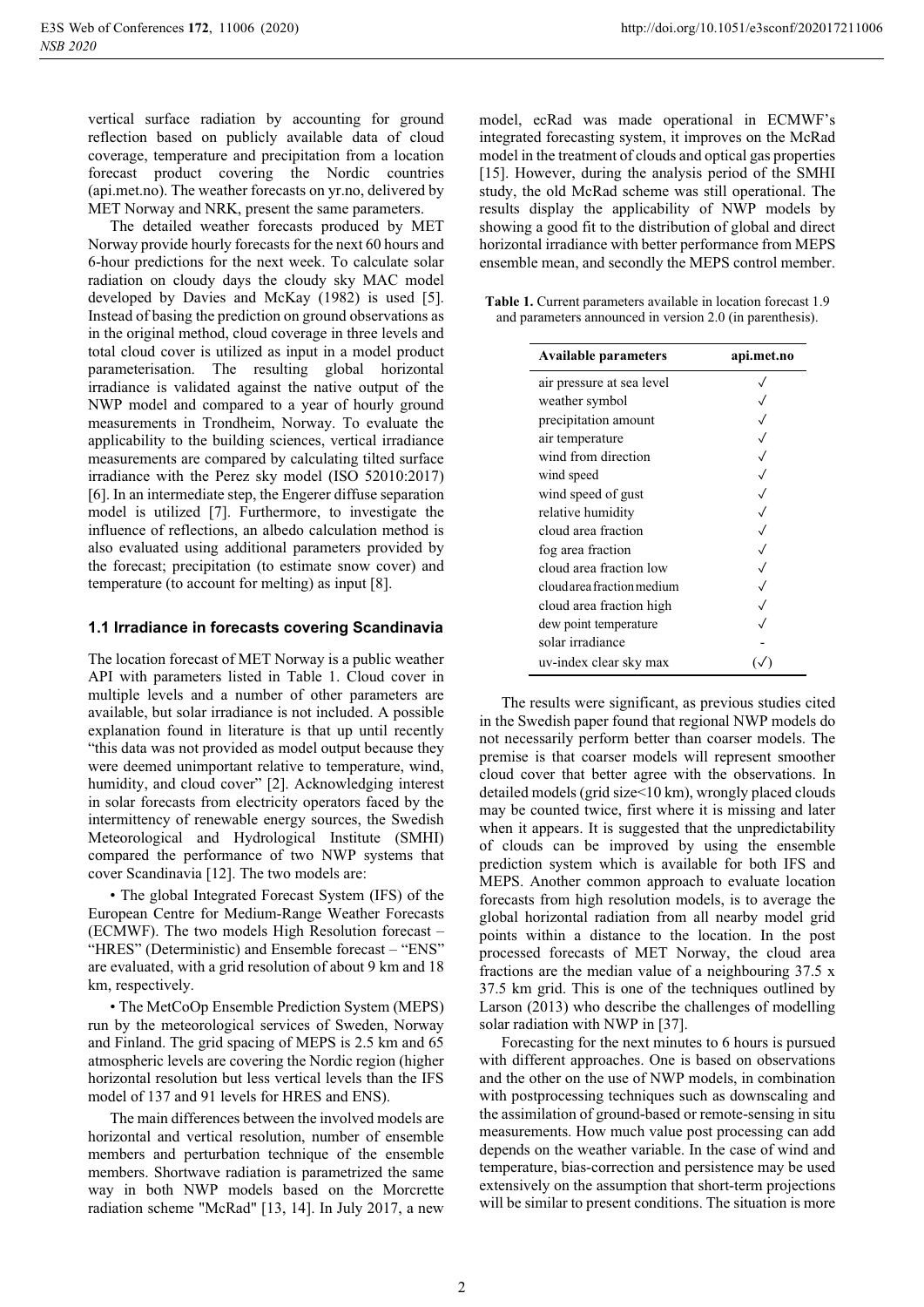difficult with solar radiation, where rapid changes in local cloud cover may lead to substantial changes in the flux. That is why some commercial forecasting services primarily rely on rapid update cloud tracking provided by meteo-satellite imaging to produce high-quality predictions on less than hourly time scales [37].

MET Norway has released two operational postprocessed products that can be characterized as nowcasts, integrating output from MEPS as well as temperature and precipitation measurements from professional stations, citizen stations, and radar. The forecasts are updated every hour as new observations and model fields become available. Wind, temperature, and precipitation is downscaled from 2.5 km to 1 km, whereas Surface Solar Radiation Downwards  $(W/m<sup>2</sup>)$ , a synonym for global horizontal radiation (GHI), relative humidity, air pressure and cloud area fraction also are available parameters from the operational MEPS model. Product documentation is publicly available on (github.com/metno/NWPdocs). This recent development is making GHI from the operational MEPS forecast covering Scandinavia more accessible than before, even though it is not currently included in the location forecast web-API (Table 1).

# **2 Method**

# **2.1 Approach to modelling**

Many packages exist for solar calculations & PVforecasting, such as the recent open source tools "Solar Forecast Arbiter", and pvlib for Python [27-28], but no recent scripts have been found to include cloud layering models such as the cloudy sky MAC model. Several scripts are developed to process the weather forecasts in steps using Node-RED, a visual programming tool originally developed by IBM for wiring together hardware devices, APIs and online services using JavaScript functions. A second implementation of the model was written in R for analysis and parameter optimization with rStan, an interface for the probabilistic programming language Stan.



**Fig. 2.** Flow based script implemented in Node-RED to download forecasts for the next hours, calculate tilted surface radiation, and post the solar forecast to a time-series database.

The runtime of Node-RED is built on Node.js and the interface is accessed from a web browser (Figure 2). A package written in JavaScript called "soljs" was found in the Node package manager that already included solar positioning algorithms and the Perez sky model from ISO 52010:2017. The solar positioning algorithm in this code (MIT lisence) was used as a basis for the ground albedo, clear sky and cloudy sky parametric models and the diffuse separation model (Figure 2).

# **2.2 Observations**

The observations are hourly average measurements of global horizontal irradiance from the station SN68173 operated by MET Norway. Their stations use first-class rated pyranometers (according to ISO 9060) from Kipp Zonen. SN68173 is located on NTNUs campus Gløshaugen, Norway. In Node-RED, the observations from SN68173 were queried by calling the Frost API of MET Norway and sent to a time-series database together with the post-processed forecast. This approach opens the possibility to include the ground observations in the processing steps to improve short-term predication. For vertical irradiance, measurements from the south facade of a lab building on campus was used, the ZEB Living Lab, located ca. 100 meters from the other station. The building facade is oriented 7 degrees westwards from south position. The vertical irradiance is measured by a "LP PYRA 03 AC" from Delta Ohm, which is a second class pyranometer according to ISO 9060.

# **2.3 Model performance metrics**

For model performance assessment, the suggestions from [9] are followed. Therefore, thirteen performance metrics are considered that can be categorised into three classes. A fourth class is included for visual indicators:

• Class A: indicators of the dispersion (e.g. error) of individual points. These are the mean bias difference (MBD), root mean square difference (RMSD), mean absolute difference (MAD), standard deviation of the residual (SD), coefficient of determination  $(R^2)$ , slope of best-fit line (SBF), uncertainty at 95% (U95) and the tstatistic (TS). A value of 0 is perfect performance for class A metrics, with exception of the SBF and R2 where 1 rather indicates perfect performance.

• Class B: indicators of overall performance. These are Nash-Sutcliffe's efficiency (NSE), Willmott's index of agreement (WIA), and Legates's coefficient of efficiency (LCE). A maximum value of 1 indicates a perfect model.

• Class C: indicators of distribution similitude in percentage. These are the Kolmogorov-Smirnov test integral (KSI), the critical limit overestimation (OVER) and the combined performance index (CPI). A value of 0 for all Class C metrics indicates excellent performance.

• Class D: visual (qualitative) indicators. The Taylor diagram combines information about RMSD, SD and  $R^2$ into one single figure. Information about cumulative distribution and similarity can also be shown graphically. Most of the statistical indicators in class A except  $\mathbb{R}^2$  and SBF) are presented in percentage of the mean observed GHI,  $O_m = 228.5$  W/m2. Multiplying each metric with  $O<sub>m</sub>/100$  convert them from relative to absolute terms (W/m2 ). Only observations with solar height five degrees over the horizon or higher are considered ( $\varphi_{zen}$  < 85). A condition that is met for  $N = 3446$  hours in the dataset. In Trondheim, the sun angle at noon is below the threshold before 12.1.2019 and after 30.11.2019.

The indicators of distribution likeness, KSI and OVER, are calculated from the definitions in [10]. The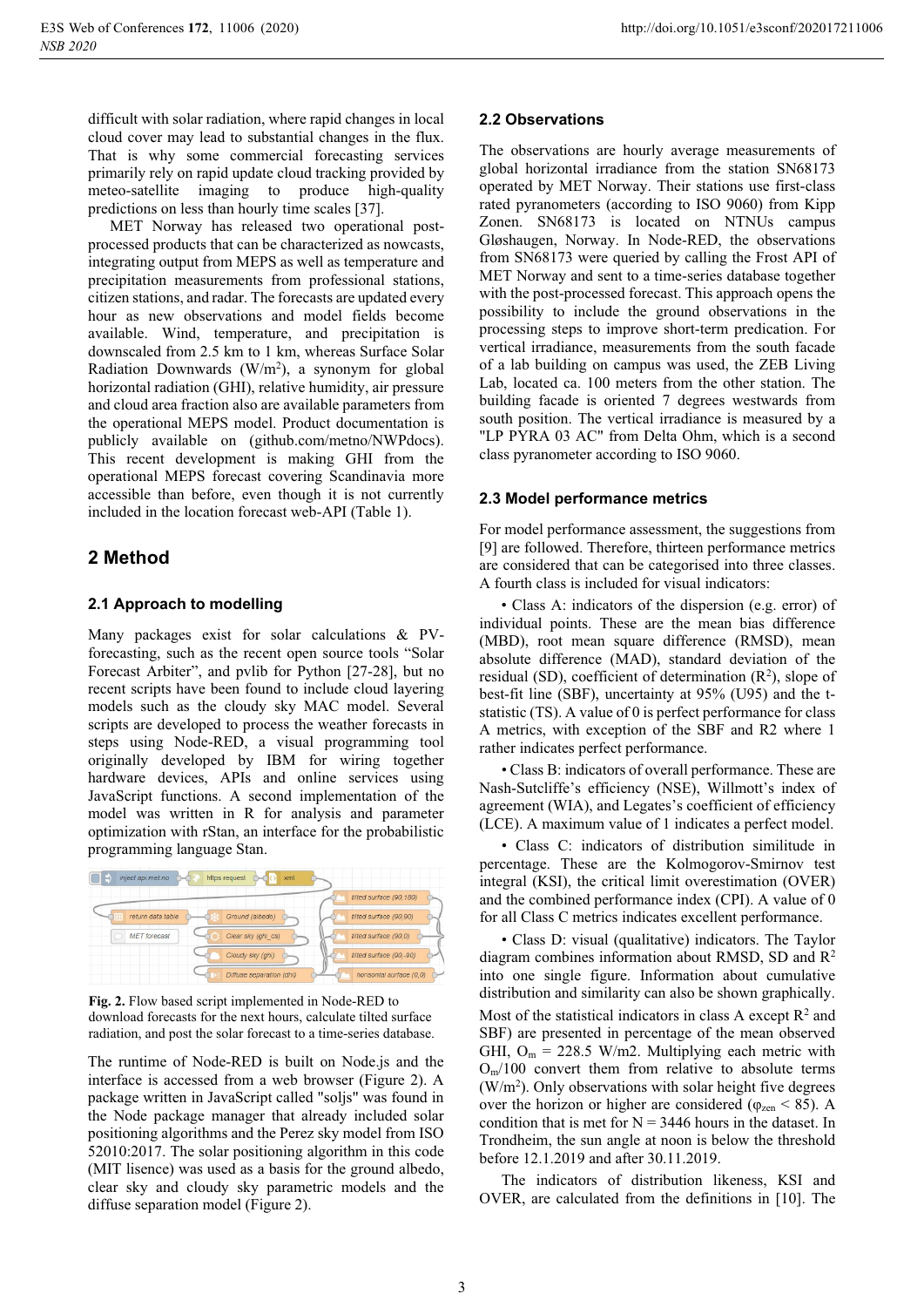### **2.4 Clear sky model**

What makes solar radiation data stand out from other types of time series, is the diurnal cycle due to the apparent position of the sun [3]. Image-based forecasting methods and NWP methods are driven by meteorology, but atmospheric parameters may also play an important role as inputs to other methods. For example, most statistical or machine learning solar forecasting consider the diurnal sun cycle before building a model, and the most common approach is to apply a clear sky model or calculate the solar radiation above the atmosphere (extraterrestrial flux) using a solar position algorithm [2,3]. Clear sky models can be divided into complexity, or by the number of inputs required. Among the most advanced and well-validated is the REST2 model [16]. Broadband models that fall into the middle category regarding input requirements, such as the MAC model also consistently performed well in validation exercises, especially at low sun angles [7]. A recent state-of-the-art worldwide performance assessment ranked the MAC and RESTv5 as the best scoring among 75 global clear-sky models [17]. In the following section, the MAC model is implemented. MAC is also described and validated in several other studies and has proved well at high latitudes [18–21]. This model was also used by Olseth and Skartveit (1993) in their formulation of an hourly global irradiance model from ground cloud observations in Bergen [22]. Code for a version called MAC2 is conveniently made available on GitHub by the authors of the recent validation study [17]. The inputs of the MAC2 model is broadband aerosol optical depth, total amount of precipitable water vapour (cm), local barometric pressure (mbar) and ground albedo. Equations to calculate aerosol transmittance in MAC2 from Ångström  $\beta$ ,  $\alpha$  are found in [17].

The performance of clear sky models inevitably depends on the input data. In the past, monthly means or flat assumptions have often been made due to the difficulty in obtaining certain dynamic variables such as aerosols. Today, high temporal atmospheric data is available from satellite (i.e. CAMS Aerosol forecasts) and as parameters in weather forecasts and reanalysis products (i.e. MERRA-2, ERA5) [17]. Nevertheless, monthly gridded data was used below. The Linke turbidity factor is a simple approximation used to describe the atmospheric absorption and scattering of solar radiation under a clear sky. Several datasets exist formatted as monthly tables on a latitude/longitude grid covering the whole world [23, 24]. For this work, a function in the pvlib-python package [26] is used to extract data for Trondheim and interpolate from monthly to daily values. Many studies have found that the Linke turbidity factor (TL2, for an air mass equal to 2) is correlated with

precipitable water vapour  $(u_{H2O})$  and the Ångström turbidity beta  $(\beta)$ . Six different formulations from literature were found to produce a considerable variation and impact on clear sky model performance in [17]. In the following, one of the formulations  $(T<sub>L2Gr</sub>)$  was reversed to calculate the Ångstrøm beta from the Linke dataset and hourly calculations of water vapour column (derived from forecasted dewpoint temperature). This approach was taken to introduce some dynamic to the model, but may not be without implications in terms of model performance. Comparisons carried out in an intermediate step show that the clear sky output is generally well attenuated to ground measurements from Trondheim April 2019 ("SN68173" in Figure) and the year overall, but some dynamics are lost when compared to models that rely on satellite data, such as Copernicus Atmosphere Monitoring Service (CAMS) clear sky model McClear.



**Fig. 3.** The clear sky MAC2 model in yellow (with monthly atmospheric data and hourly variables from the NWP model) compare well to ground measurements and to hourly estimates of the CAMS radiation service in blue (W/m2).

## **2.6 Ground reflectivity**

The ground albedo calculation method uses additional parameters provided by the forecast; precipitation (to estimate snow cover) and temperature (to account for melting) [8]. Dumitrascu (2019) provide an overview of different methods to calculate ground reflectivity for building energy simulation and propose an empirical model with separate calculations for:

- Ground free of snow period
- Snow accumulation or non-melting period

• Snow melting period, where significant variation in ground albedo from one day to another was observed because of ambient temperature above zero and sporadic snowfalls. The calculation uses two melting rates controlled by a threshold temperature increasing towards spring [8].

The inputs of the proposed model are snow age (in hours), outdoor temperature, day of year, solar zenith angle and sky transmissivity  $(K_t)$ . Hence, the hours since last snowfall was calculated from the forecast. A conservative approach was taken in this study due to Trondheim's location in a coastal climate, hence the nonmelting period was neglected and the highest albedo of the snow melting and the ground free of snow calculations was assumed.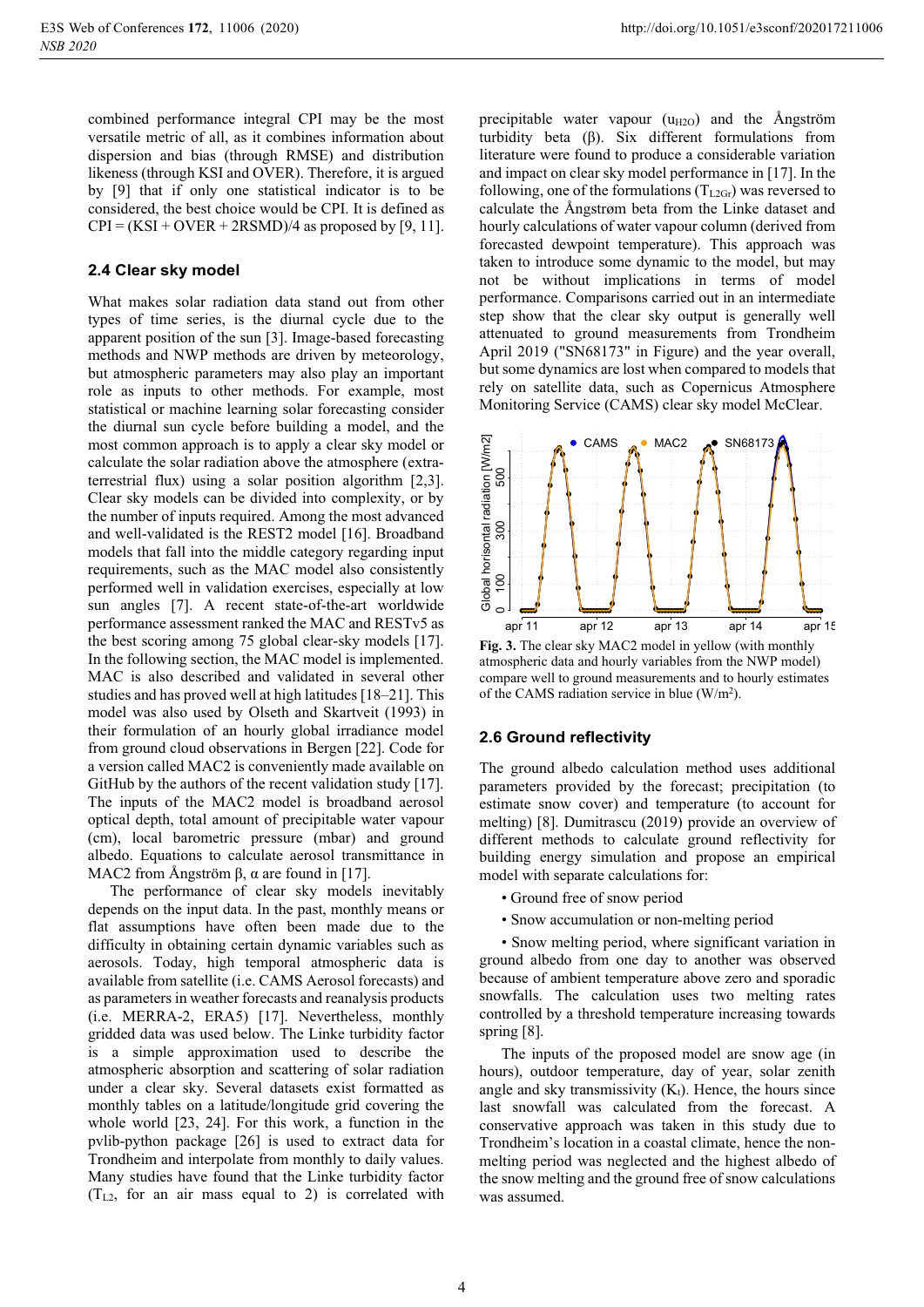#### **2.7 Cloudy sky model**

In the 1982 paper introducing the clear sky MAC model, Davies and McKay evaluated four cloudy sky models [5]. Among them, the cloud layer MAC model has the best performance, and with its three-layer product, it matches the information available in the location forecast web API. The percentage of total cloud coverage and cloud amounts reported in three layers (high, medium and low clouds) and the clear sky global horizontal radiation are inputs. In another study (1995) using ground observations of clouds in the Arctic, the MAC cloud layer model produced the lowest range of error compared to 11 other simple cloudy sky models [29]. More advanced methods for cloud detection and classification at mid- and high latitudes exploits remote sensors on geostationary and polar-orbiting satellites, such as the software packages of the EUMETSAT Satellite Application Facilities on Support to Nowcasting and Very Short Range Forecasting (NWC-SAF) providing operational cloud imaging products over the Arctic and Europe [30-32].

Simple cloud layer models like MAC take into consideration the variations in cloud transmittance with cloud type. Total cloud transmission is the product of the individual layer transmission  $[(1 - C_i) + t_i C_i]$ . The equation can be expanded into a geometric series to account for multiple reflections between the ground and atmosphere. In the following equation only one reflection from the ground and one from the cloud is considered (or one can consider the effect of multiple reflections to be incorporated in the denominator).

$$
GHI = G_{cs} \frac{\prod_{i=1}^{j} [(1 - C_i) + t_i C_i]}{1 - \alpha_b \alpha_s}
$$
 (1)

In Eq.1 *Gcs* is the hourly global horizontal radiation from a clear sky and *Ci* and *ti* are cloud amount and transmittance for the ith layer,  $a_b$  is the atmospheric albedo for radiation reflected from a ground surface with albedo  $\alpha_s$ .

In the paper by Davies McKay, cloud transmissivity for 16 cloud types are presented following the cited work of Haurwitz (1946) on insolation in relation to cloud type:

$$
t_i = A_i \exp(-B_i m_r) \tag{2}
$$

Were *Ai* and *Bi* are table values for different cloud types dependent on optical airmass  $m_r$ . Other studies have used constant *ti* values like 0.32, 0.42 and 0.78 for low medium and high cloud layers [33]. As a starting point, the table values of [26] are used (table 2).

**Table 2.** Typical cloud albedo and absorptivity of clouds [26].

| Level  | Cloud type | $\alpha_{ci}$ | t,   |
|--------|------------|---------------|------|
| High   | Cirrus     | 0.25          | 0.75 |
| Middle | Alto       | 0.60          | 0.38 |
| Low    | Low cloud  | 0.70          | 0.36 |

Atmospheric and surface albedo is calculated using the formulas below, described in the studies of [18, 19, 33].

$$
\alpha_b = \alpha_b(R)(1 - C_0) + \alpha_b(a) + \overline{\alpha_c} C_0 \tag{3}
$$

where constant  $\alpha_h(R) = 0.0685$  is molecular scattering affecting only the clear sky part,  $\alpha_b(a)$  is the aerosol scattering below clouds and  $\overline{\alpha_c}$  is the cloud albedo. In this paper, no attempts are made to cover the complex reflections between various cloud layers. For simplicity, we use total cloud coverage  $C_0$  and the cloud albedo is approximated according to cloud level by equation 4.

$$
\overline{\alpha_c} = \frac{\sum \alpha_{ci} C_i}{\sum C_i} \tag{4}
$$

Another change from the original model is that the aerosol scattering below clouds  $a_b(a)$  is set to zero so that the model attenuation under a clear sky is close to zero (GHI  $\approx$  G<sub>cs</sub>). Finally, an extension of the model is tested that include precipitation, derived from the assumption that cloud transmissivity is lower during forecasted showers:

$$
t_i = (t_i + (t_{rain} \text{Rainfall}[0,1]) \tag{5}
$$

Rainfall events are not parametrised directly in the MAC cloud model but can be considered indirectly when choosing between the 16 cloud type transmissivities to represent current weather conditions. In a report by the same authors [18] another cloud layer model variant is evaluated. The Josefson model differs from MAC in some aspects notably by applying fixed cloud layer transmissivities and 30 % reduction in total cloud transmissivity if precipitation occur during the hour, and 20 % if it ended within the hour. In our model (Eq. 5), rain transmissivity is added or subtracted from  $t_i$  in each layer.

#### **2.8 Diffuse separation model**

The diffuse separation model is the Engerer separation model [34] that was recently reparametrized as the Engerer2 model and released with source code available by the authors on GitHub [35]. The model requires global horizontal irradiance and ground albedo as input as well as solar position and clear sky irradiance which in this case was provided with MAC2.

# **2.8 Inclined surface irradiance (ISO 52010)**

See section 2.1 for description. An alteration to the equations in ISO 52010 [6] is enabling setting the time shift parameter of the solar positioning algorithm to other values than -0.5 hours, in order to allow other time steps than one hour. With hourly solar data, the convention is that the timestamp 14:00 refers to the time interval 13:00 to 14:00, so the time shift should be set to the mid of the interval (in this case hour) leading up the current one.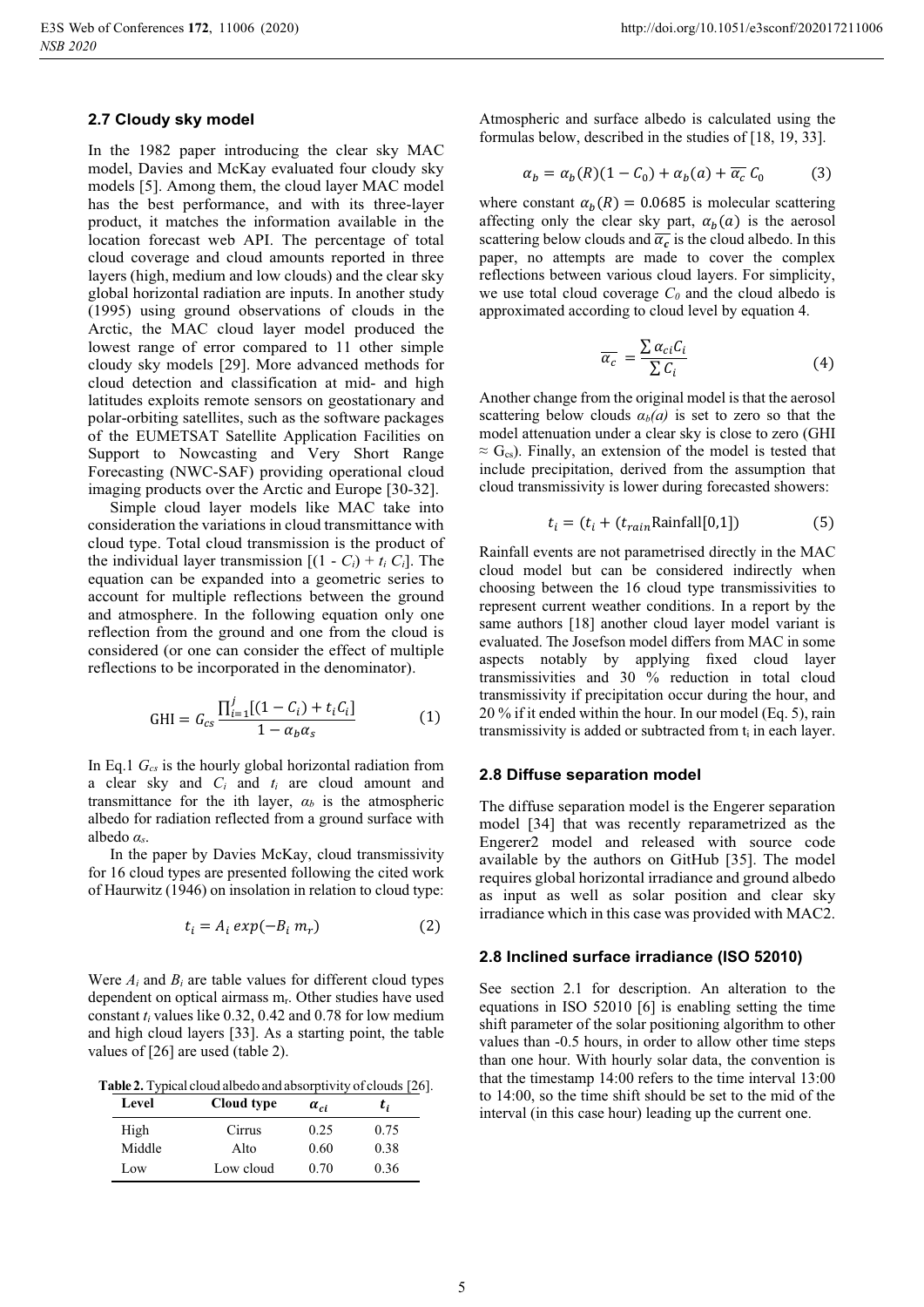# **3 Results**

# **3.1 Cloudy sky model parametrisation**

First the cloudy sky model was tested with values from literature (Table 4). Then a simple model fitting of the parameter was performed using Stan, one time on the GHI output of the forecast model (NWP) and one time on the observations from station (SN68173). The model form is:

$$
GHI_{obs} - GHI_{pred} = normal(0, \sigma) \tag{6}
$$

The result of the model fitting is presented in Table 4. The values from literature were used as initial model parameters, assigned weakly informed normally distributed priors with  $\sigma = 0.5$ , a lower bound of 0 and upper bound of 1, to help provide identifiability (except train that had bounds -1 to 1).

**Table 4.** Parameters from literature, and results of training the model on either global horizontal irradiance from forecast

| (NWP) or observations (SN68173). |            |                         |                         |  |  |  |
|----------------------------------|------------|-------------------------|-------------------------|--|--|--|
|                                  | MACī.      | <b>MAC</b> <sub>N</sub> | <b>MAC</b> <sub>o</sub> |  |  |  |
| <b>Parameters</b>                | Literature | <b>Fit to NWP</b>       | Fit to obs.             |  |  |  |
| $t_i$ ; low                      | 0.36       | 0.45                    | 0.49                    |  |  |  |
| t <sub>i</sub> ;med              | 0.38       | 0.41                    | 0.51                    |  |  |  |
| $t_{i, hig}$                     | 0.75       | 0.87                    | 0.77                    |  |  |  |
| $\alpha$ i:low                   | 0.70       | 0.32                    | 0.03                    |  |  |  |
| $\alpha$ <sub>i</sub> :med       | 0.60       | 0.94                    | 0.12                    |  |  |  |
| $\alpha$ <sub>i</sub> ;hig       | 0.25       | 0.03                    | 0.11                    |  |  |  |
| train                            | 0.00       | $t_{i-}0.08$            | $t_i + 0.03$            |  |  |  |
| $\alpha_{\rm b}(R)$              | 0.07       | 0.04                    | 0.006                   |  |  |  |

Notice the increased transmittance during hours with rainfall when fitted to observations versus the expected decrease when fitted to the GHI output of the forecast model. Figure 4 show density plots of the posterior parameter distributions for the model, when fitted to observations ( $MAC<sub>O</sub>$  in table 4).



Fig. 4. Parameter density distribution from the cloudy sky

model training on the observed GHI (see table 4).

Performance assessment following the framework introduced in the method section (Table 2) show that the NWP GHI model output has the overall best score, but even the cloudy MACL model with parameters from literature perform reasonably well with slightly lower class C scores, indicating less distribution likeness.

| Table 2. Performance statistics of the NWP and cloudy sky                 |
|---------------------------------------------------------------------------|
| MAC model validated against 60-min measured data. The                     |
| percent statistics refer to the mean observed GHI, 228.5 W/m <sup>2</sup> |
| $C = 3T - 24461$ $C = 207$                                                |

|                   | for N=3446 hours ( $\varphi$ <sub>zenith</sub> < 85 <sup>°</sup> ).<br>NWP | <b>MAC</b> L | <b>MAC</b> <sub>o</sub> |
|-------------------|----------------------------------------------------------------------------|--------------|-------------------------|
| Mean GHI $(W/m2)$ | 237                                                                        | 254          | 238                     |
| Class $A(\%)$     |                                                                            |              |                         |
| MBD               | 3.90                                                                       | 11.34        | 4.60                    |
| <b>RMSD</b>       | 41.98                                                                      | 41.89        | 37.77                   |
| MAD               | 26.47                                                                      | 26.99        | 25.10                   |
| <b>SD</b>         | 41.80                                                                      | 40.32        | 37.46                   |
| $R^2$             | 0.78                                                                       | 0.79         | 0.80                    |
| <b>SBF</b>        | 0.92                                                                       | 0.90         | 0.83                    |
| U95               | 116.11                                                                     | 113.96       | 104.22                  |
| TS                | 5.47                                                                       | 16.51        | 7.21                    |
| Class B           |                                                                            |              |                         |
| <b>NSE</b>        | 0.75                                                                       | 0.75         | 0.80                    |
| WIA               | 0.94                                                                       | 0.94         | 0.94                    |
| LCE               | 0.62                                                                       | 0.61         | 0.64                    |
| Class $C$ (%)     |                                                                            |              |                         |
| <b>KSI</b>        | 62.7                                                                       | 117.5        | 73.6                    |
| <b>OVER</b>       | 4.3                                                                        | 44.2         | 25.5                    |
| <b>CPI</b>        | 37.7                                                                       | 61.4         | 43.6                    |

The Taylor diagram show that the difference between the model scores on key Class A metrics are minor, indicating the same level of error of individual points. An additional linear correction factor was applied to the NWP output and the optimized cloudy sky model "MAC\_O" to see how much it impacts the overall scores. Results of the scaling are given in light green and pink.



**Fig. 5.** The Taylor diagram show relatively little difference in RMSD (%), SD (%) and Pearson correlation between models.

Finally, the distribution likeness is investigated further using plots of CDF (Figure 6, left side) and absolute difference in CDF to the observation data (right side). In [10] we read that *"The KSI parameter (Kolmogorov– Smirnov test Integral) is defined as the integrated differences between the CDFs of the two data sets"* while in the OVER-score *"the integration is calculated only for those differences between the CDFs that exceed a critical limit,*  $D_c$ *"*. The critical limit,  $D_c$  is shown as a dotted line in the right plot.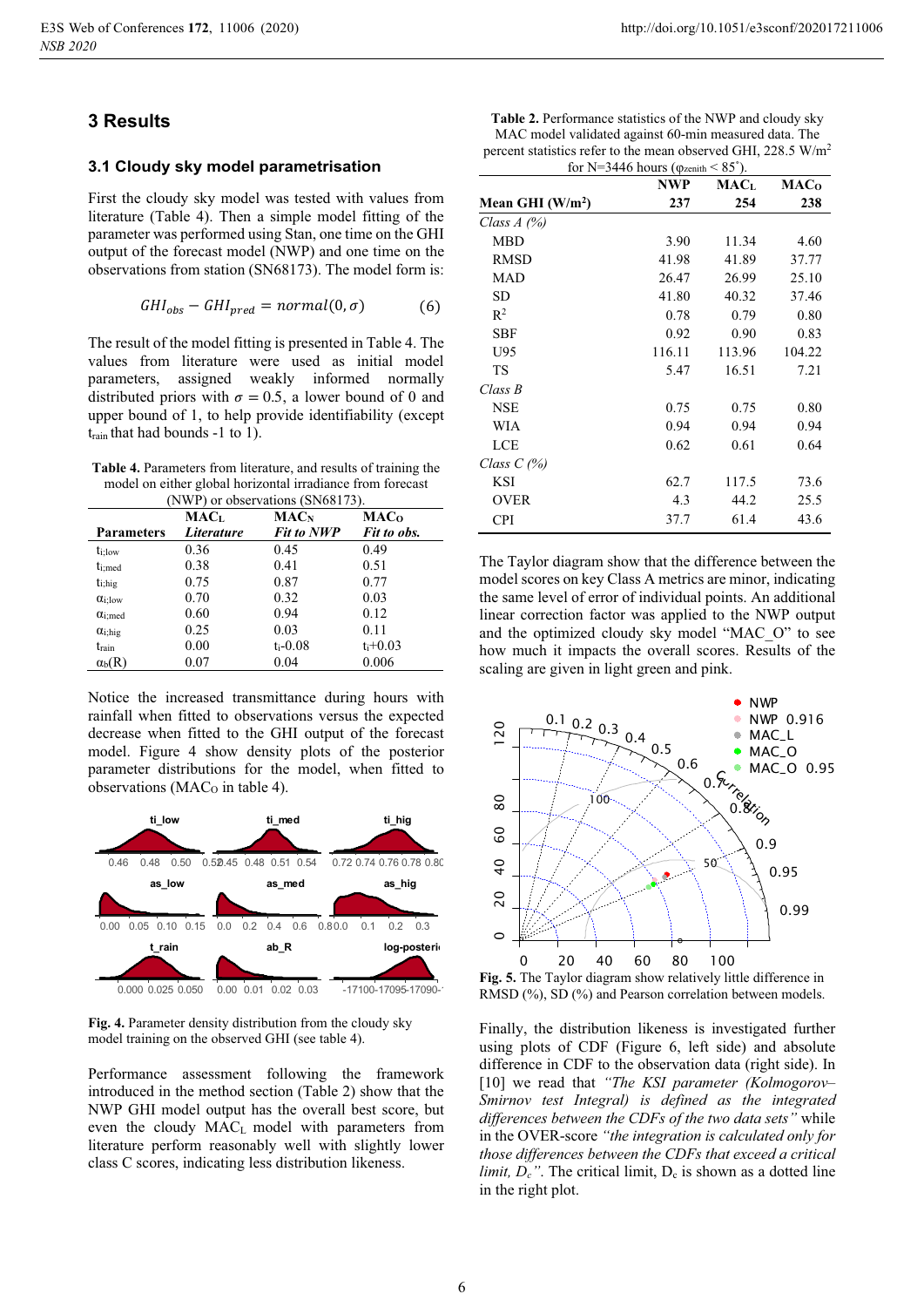

**Fig. 6.** Plot (left) of the cumulative distribution function for the models compared to the observations and (right) the absolute difference between them and the observations for Trondheim. The dotted line represent the critical value used in the KSI, OVER and CPI statistical tests presented in Table 2.

### **3.2 Calculated vertical irradiances**

The diffuse part is calculated from the  $MAC<sub>O</sub>$  GHI model output and used in the calculation of vertical irradiance to be compared to the measurements from a south facing façade pyranometer (see section 2.2). The focus is on the monthof March when the vertical irradiance is high due to a low solar position in Trondheim, little shading from trees, and ground reflectance that varies due to snowfall and melting.

Figure 7 show that the day to day variations in solar energy on the façade is generally well represented, but on some days with mixed clouds, the forecast error is relatively large. 10-minute observations of direct irradiance on the façade are also shown with black points, (lines are hourly data) to indicate the cloud effects. The overestimation of solar irradiance on clear days is not entirely due to modelling error but could be partly prescribed to the measurement accuracy and maintenance (cleaning, snow covering the sensor). It was noticed that another pyranometer of the same type mounted horizontally also output less than the station maintained by Met Norway (SN68173) located <100 m away (Figure 8). This mismatch makes further analysis difficult. Method section 2.2 refer to the verical and

horisontal pyranometers on the facility having lower rated accuracy. This may explain parts of the overestimation on clear days, while snow may cover the sensor and influence the measurements on days with heavy snowfall.



**Conclusions** 

The study shows that it is possible to get six-hour forecasting performance close to the GHI output of the NWP model using the parametric cloud layer model and the available weather parameters of the location forecast web API. To account for the unpredictability of clouds and improve the short-term forecasting performance beyond 38 % RMSD, 38 % SD and 0.80 R2 a different approach is needed. Weighting ground measurements with a Kalman filter or regression would be one way to improve short term performance and bias. Replacing short term predictions of the cloudy sky model and NWP with a model relying on real-time satellite image projections is another approach that is taken in many commercial nowcasting services [36].

In the validation, the MEPS control member, or more specifically the post-processed forecasts, was used. To our knowledge, it is the basis for the location forecasts and available sooner than the ensemble. The study of [12], showed that the ensemble mean had better forecasting performance than the control member. Future studies should investigate if the ensemble describes the probability well for day-ahead forecasts. Taking into consideration sky conditions in the



**Fig. 7.** Observations of hourly vertical irradiance in March (black line), 10-minute values (black dots) and calculated total hourly direct (yellow line). Layered cloud cover (HCC, MCC, LCC 0 to 1) and ground albedo (snow events in blue) are illustrated above.